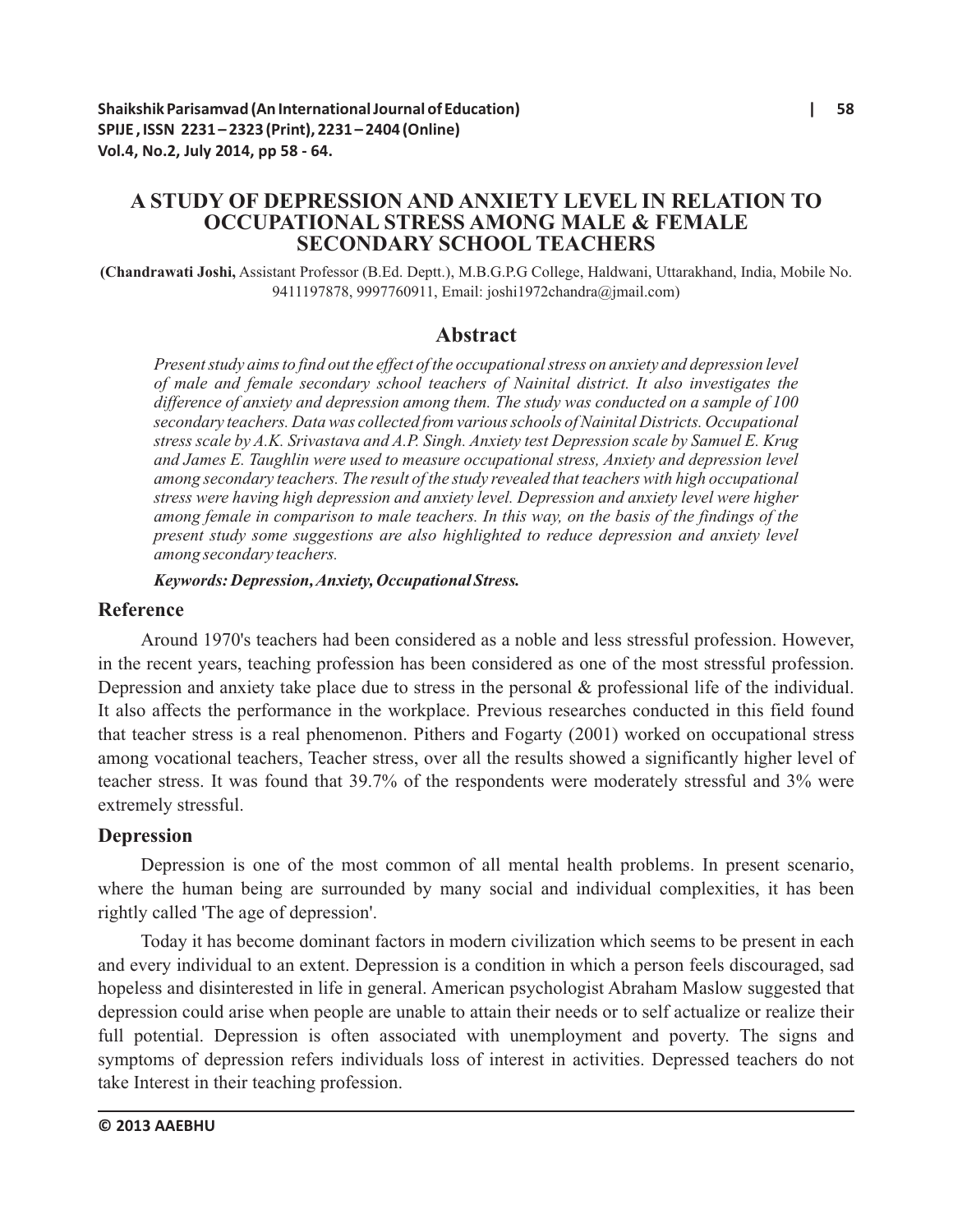#### **SPIJE, Vol.4, No.2, July 2014 | 59**

The symptoms of depression can be defined as feeling of guilt, worthlessness, helplessness, hopelessness, loss of appetite, depressed mood, or disturbed sleep.

### **Anxiety**

In modern life Anxiety is a general phenomenon which is found in all human beings. Anxiety originates due to fear among people. It is in centre of personality among people. Anxiety is an emotion charactized by feeling of tension, worried thoughts and physical changes like increased blood pressure. People with anxiety disorders usually have recurring intrusive thoughts or concern. They may avoid certain situation out of worry. They may also have physical symptoms such as sweating and dizziness, (Encyclopedia of psychology). Cognitive symptoms of anxiety include worrying, impaired attention, poor concentrations, and memory problems. Psychological symptoms such as hyper ventilation, sweating, diarrhea, trembling, and restlessness also occur.

### **Occupational Stress**

Some studies related to occupational stress by Pandey & Tripathi (2001), Anitha (2007) reveal that occupational stress has been defined as situation where occupation related factors interact with the employees in a manner that disrupts or enhances his/her physiological conditions forcing them to deviate from normal functioning.

There are various reasons why teachers are becoming more stressful with their teaching profession. Teacher nowadays have to be free with so many different demands either from the school management or from the parent and society. It is expected from teachers that they should improve themselves in terms of creativity innovation and critical thinking in order to cope with the advancement in the science and technology.

**Teaching is one of the key-role of teacher :** Teaching competencies depend upon the teacher's psychological attitude. Therefore, occupational stress has significant effects on psychological well being and serious accounts are being taken of the health consequences of this stress.

Occupational stress remains a significant concern for many organizations affecting both the individuals and organization. For individual regardless of whether the stress is perceived positively or negatively. It's effect, must eventually contribute to illness. Occupational stress is the experience of negative feelings such as worry **prostration,** strain and anxiety attributed to work related factors (Kyriacou, 2002)

#### **Statement of the problem**

The present study was designed as 'A Study of Depression and Anxiety Level in relation to High and Low occupational stress among male and female secondary school teachers of Nainital district.

### **Objectives of Study**

- 1. To find out anxiety level in relation to occupational stress among male and female secondary school teachers.
- 2. To find out depression in relation to occupational stress level among male and female secondary school teachers.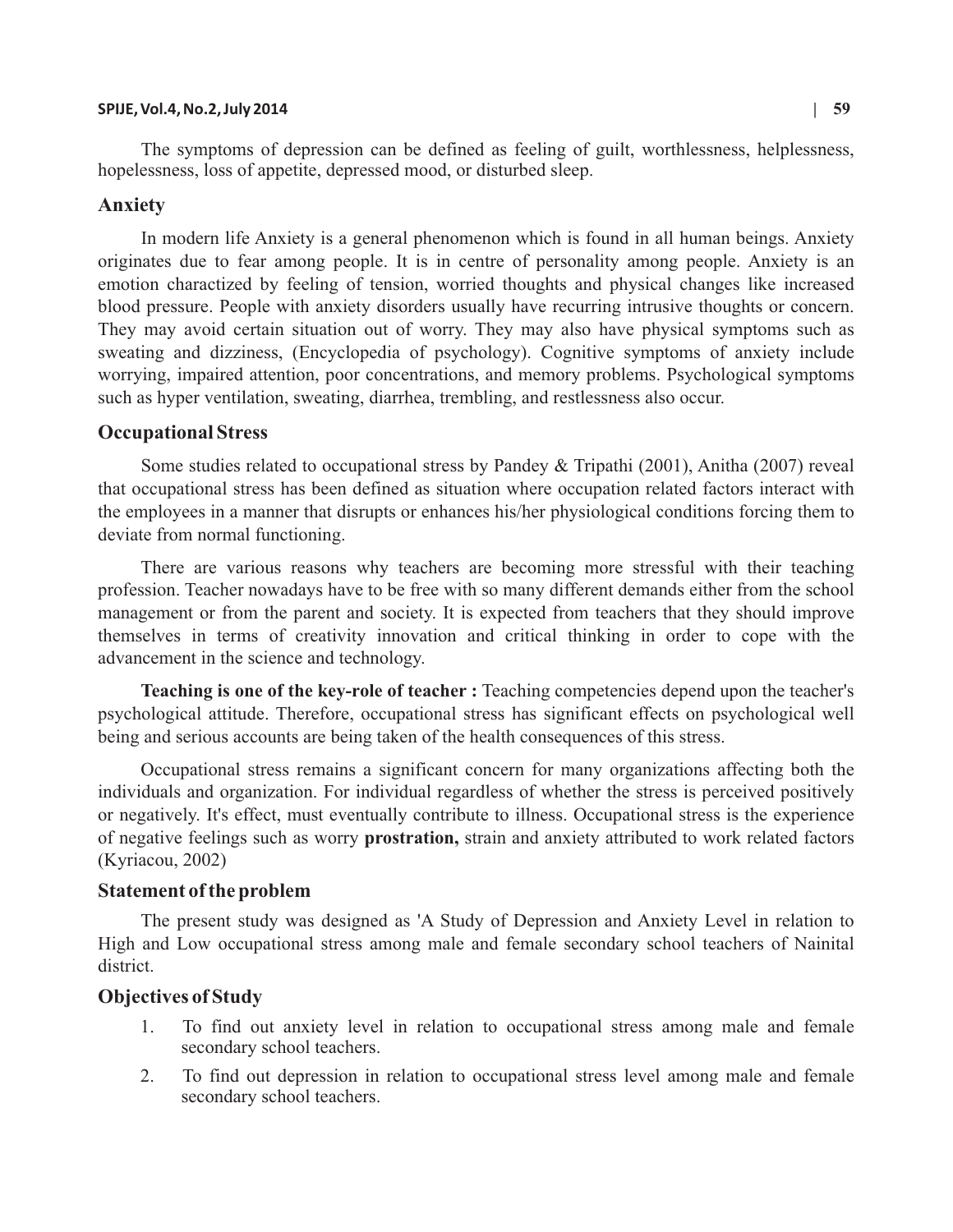- 3. To examine anxiety level of male and female secondary teachers on scores of high occupational stress.
- 4. To find out anxiety level of male female secondary school teachers on scores of low occupational stress.

## **Hypotheses**

In order to achieve the objectives 1 following hypothesis was framed :

1. There is significant difference in Anxiety level among male and female secondary school teachers in relation to occupational stress.

In order to achieve the objective 2 following hypotheses were framed respectively:

- 2. There is significant difference in Depression level among male and female secondary school teachers in relation to occupational stress.
- 3. There is significant difference in depression level of male and female secondary school teachers on the scores of high occupational stress.
- 4. There is significant difference in depression level of male and female secondary teachers on the scores of low occupational stress.

In order to achieve the objective 3 following hypothesis was framed:

5. There is significant difference in anxiety of male and female secondary school teachers on the scores of high occupational stress.

In order to achieve the objective 4 following hypotheses were framed respectively:

6. There is significant difference in anxiety of male and female secondary school teacher on the scores of low occupational stress.

# **Methodology**

Descriptive survey method was used for the study.

# **Sample**

The sample of 100 secondary school teachers (50 male and 50 females) was drawn by using random sampling technique.

# **Tools used for the study**

Following tools were used for Data collection:

- 1. The occupational stress index prepared by Dr. A.K. Srivastav and Dr. A.P. Singh.
- 2. Sinha's Comprehensive Anxiety test (S.C.A.T.) Prepared by Professor A.K.P. Sinha and Retd. Prof. L.N.K. Sinha.
- 3. IPAT Depression scale by Samuael E. Krug and James E. Taughlin.

# **Statistical Technique**

Obtained data were analyzed with the help of mean, standard deviation. 't' tests to assess the significant difference between the Groups.

# **Testing of Hypothesis and Results**

**Hypothesis 1:** There is significant difference in Anxiety level between male and female in relation to occupational stress.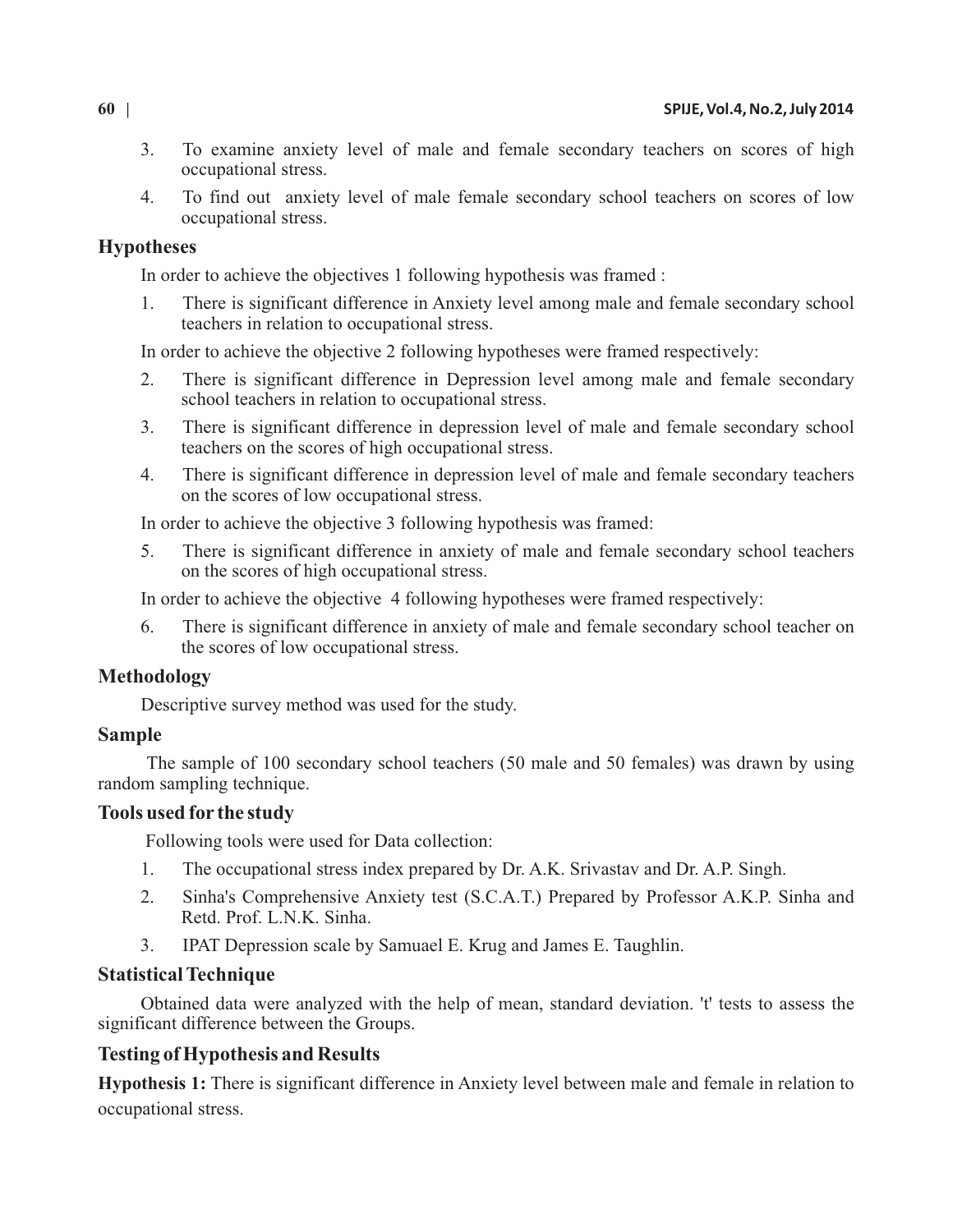| Gender |    | Mean  | S.D.  | t-value | <b>Level of Significance</b> |
|--------|----|-------|-------|---------|------------------------------|
| Male   | 50 | 19.04 | 11.56 | 0.96    | * Not significant            |
| Female | 50 | 21.48 | 13.74 |         |                              |

**Table- 1: Anxiety level between male and female Sec. S. teachers in relation to occupational stress.**

\*Not significant at 0.05 level

It is evident from the above table that the mean of male secondary teachers is 19.04 and females 21.48. The calculated 't' value is 0.96. This shows that there is no significant difference at .05 level of confidence in anxiety level in relation to occupational stress. Therefore the null Hypothesis is rejected. It has been found that in female secondary teachers the level of anxiety is higher than the male teachers. It indicates that female teachers have extra responsibilities as playing dual role than the male teachers.

**Hypothesis 2:** There is significant difference in depression level among male and female in relation to occupational stress.

**Table-2: Depression level between male and female teachers in relation to job stress.**

| <b>Gender</b> | N  | Mean  | S.D.  | 't' value | <b>Level of Significance</b> |
|---------------|----|-------|-------|-----------|------------------------------|
| Male          | 50 | 40.14 | 11.56 |           | *Not significant             |
| Female        | 50 | 21.48 | 13.74 | 0.96      |                              |

\* Not significant at 0.05 level

It is evident from the above table & that the mean of male secondary teachers is 40.14 and female's 21.48. The calculated 't' value is 0.96. This shows that there is no significant difference at .05 level of confidence in depression level in relation to occupational stress. Therefore the null Hypothesis is rejected. It shows that the depression level of male secondary teachers is higher than female secondary teachers. As a social human being, the expectation of society and family towards teachers, are in great extent. They want to prove themselves in society economically & get depressed.

**Hypothesis 3:** There is significant difference in depression of male and female secondary teaches on the scores of high occupational stress.

**Table- 3: Depression of male and female secondary teacher on the scores of high occupational stress.**

| Gender | N  | Mean  | S.D. | 't' value | <b>Level of Significance</b> |
|--------|----|-------|------|-----------|------------------------------|
| Male   | 22 | 38    | 4.98 | 16.63     | Significant at 0.05 level    |
| Female | 20 | 33.15 | 7.45 |           |                              |

It is evident from the table-3 that the mean of male is 38 and mean of female is 33.15. The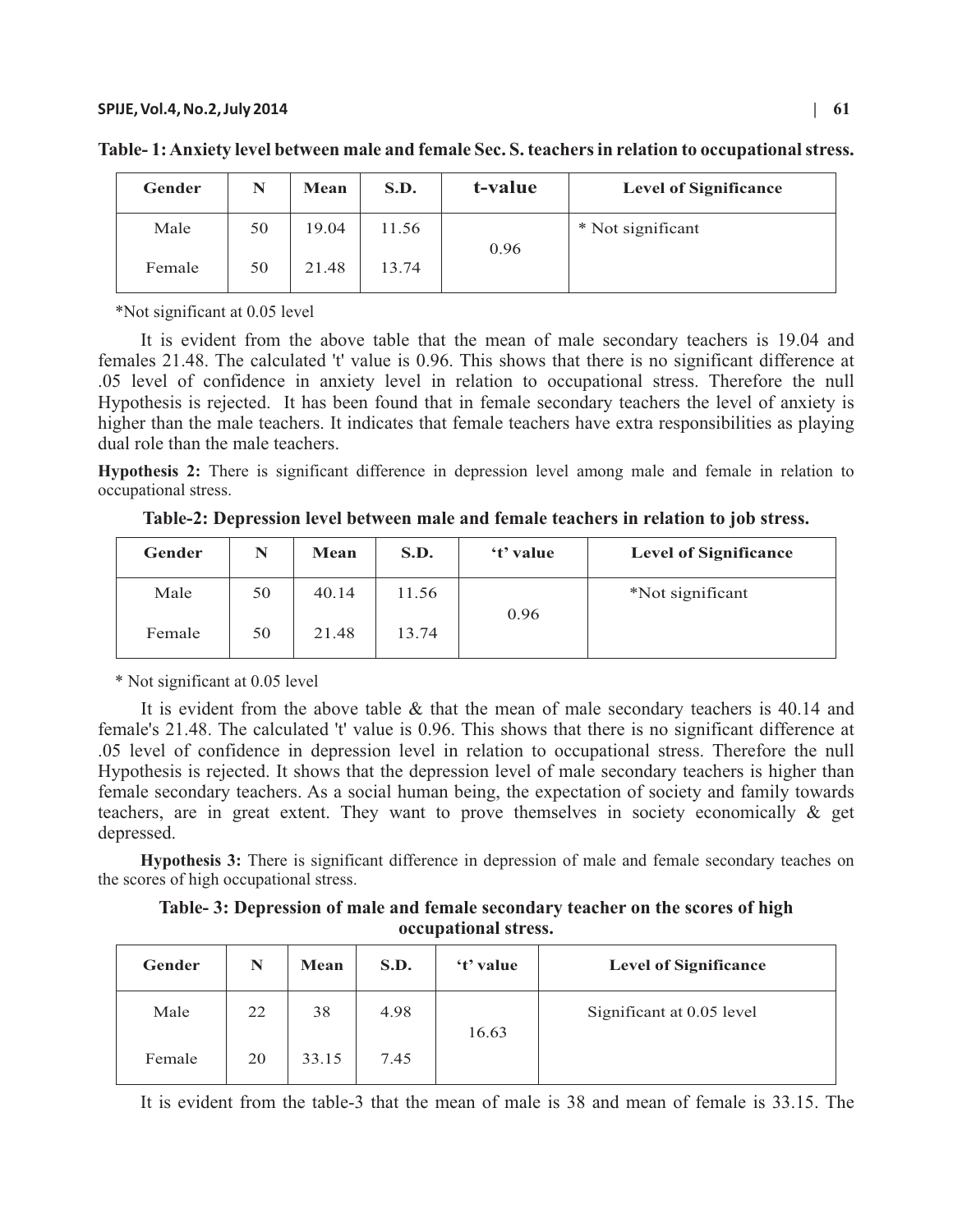calculated 't' value is 16.63 which is significant at the level of 0.05 level. The null hypothesis is accepted. There is significance difference in depression of male and female secondary teachers in the scores of high occupational stress which reveals that on the score of high occupational stress the depression level of male secondary teachers is higher than the female secondary teachers. Because male teachers feel more competitiveness with their colleagues  $\&$  they have mental tension regarding promotions and in pressure they get depressed.

**Hypothesis 4:** There is significant difference in depression of male and female secondary teacher's on the scores of low occupational stress.

| Gender | N  | Mean  | S.D. | 't' value | <b>Level of Significance</b> |
|--------|----|-------|------|-----------|------------------------------|
| Male   | 18 | 40.14 | 7.88 | 2.54      | Significant at .05 level     |
| Female | 20 | 33.15 | 7.45 |           |                              |

**Table-4: Depression of male and female secondary teacher's in the scores of low occupational stress.**

After statistical analysis the table- 4 shows that the mean is 40.14 of male and 34.04 mean for female. The 't' value is calculated is 2.54, which is significant at .05 level. It means that there is significance difference at the .05level in depression of male and female secondary teachers on the scores of low occupational stress. The hypothesis is accepted. It also shows that due to low occupational stress, the depression levels of male secondary teachers are extremely higher than the female secondary teachers. Female teachers have to fulfil family responsibilities as well as professional duties. If husband  $\&$  wife both are in job, to some extent the male feel inferiority complex. It makes impact on their teaching profession & they get depressed.

**Hypothesis 5:** There is significant difference in anxiety level of male and female secondary teachers on the scores of high occupational stress.

**Table- 5: Anxiety level of male and female secondary teachers on the scores of high occupational stress.**

| Gender | N  | Mean  | S.D. | 't' value | <b>Level of Significance</b> |
|--------|----|-------|------|-----------|------------------------------|
| Male   | 22 | 20.59 | 13.5 |           | *Not significant             |
| Female | 20 | 14.8  | 12.7 | 0.69      |                              |

\*Not significant at .05 level

The above table-5 shows that the mean of male is 20.5 and female is 14.8. The 't' value is 0.69. It means there is not significant difference at any level of male and female secondary teachers on the scores of high occupational stress. Null hypothesis is not accepted. It shows the anxiety level of male teachers is higher than female teachers. It is psychological nature of male that they never share their problem with others, but they feel stress. It reflects in their profession & also affects their work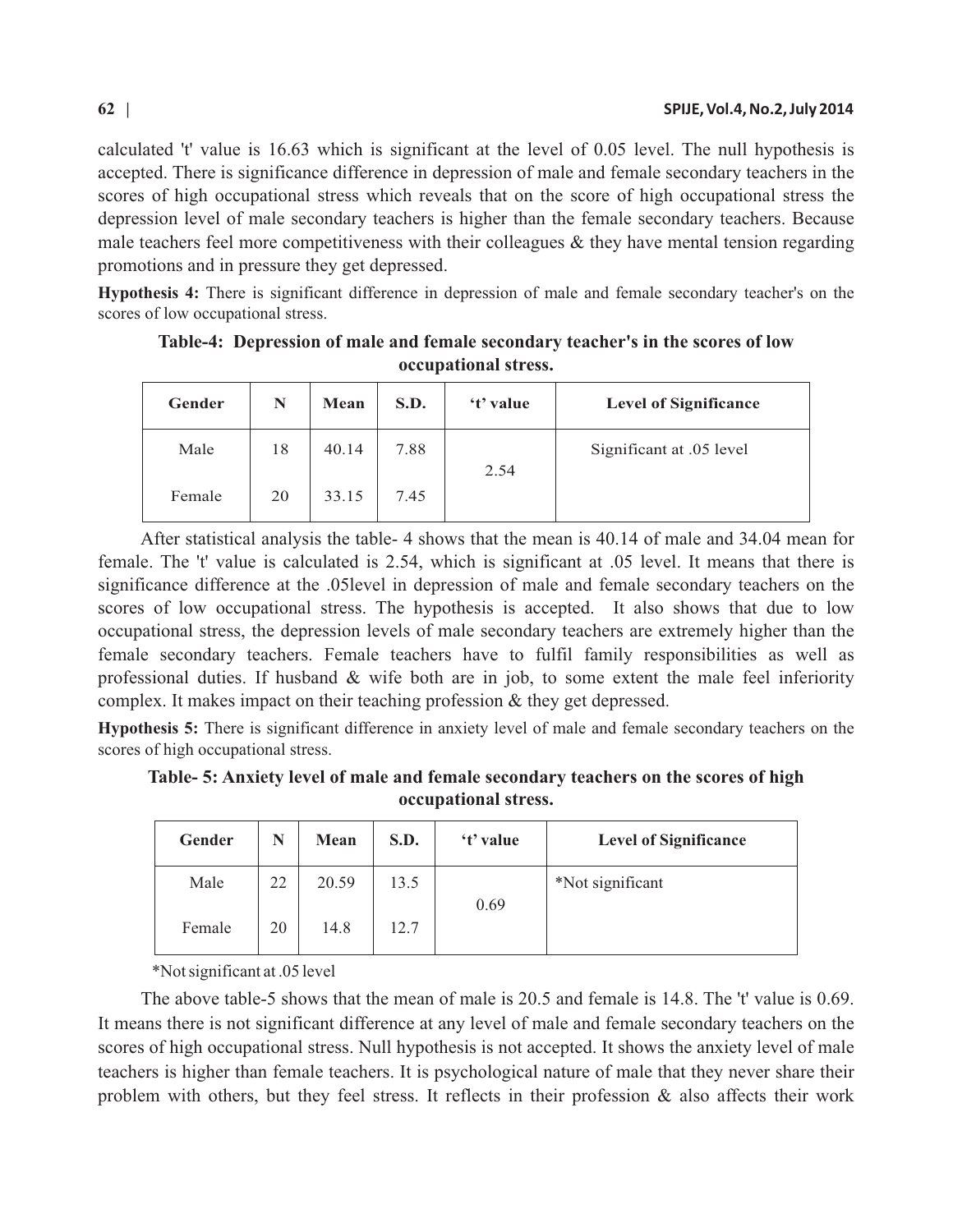#### **SPIJE, Vol.4, No.2, July 2014 | 63**

efficiency.

**Hypothesis 6:** There is significant difference in anxiety level of male & female secondary teachers on the score of low occupational stress.

**Table-6: Anxiety level of male and female secondary teachers on the scores of low occupational stress.**

| Gender | N  | Mean  | S.D. | 't' value | <b>Level of Significance</b> |
|--------|----|-------|------|-----------|------------------------------|
| Male   | 18 | 19.24 | 11.8 |           | *Not significant             |
| Female | 24 | 25.8  | 14.7 | 1.60      |                              |

\*Not significant at .05 level

A statistical technique reveals that the mean of male is 19.24 and 25.8 of female. The tabulated 't' value is 1.60, which means there is no significance difference in anxiety of male and female secondary teachers or the scores of low occupational stress. The anxiety level of female teacher is extremely higher than the male teachers. Due to compulsive requirement of family & working condition, they feels unable to make balance between the two & get stressed.

## **The following were the major findings of the study**

- 1. Due to occupational stress the level of anxiety is higher among secondary teachers female than male teachers.
- 2. Due to occupational stress the level of depression among male secondary teachers is higher than female teachers.
- 3. Male teachers are more stressed than female secondary teachers.

The findings of the research reveal that the teaching profession is stressful occupation. The high prevalence of stress among teachers is due to the working environment like look of work tensions and conflict, time pressure, students, classroom conditions, rewards and recognition, Teaching workload, and dissatisfaction. High occupational stress was associated with low social support at work and greater use of coping by disengagement and suppression of workactivities.

### **Suggestions**

- (1) Positive thinking among teachers help them in improving their functional skills and reduce stress.
- (2) It is recommended that regular assessment of stress level should be conducted for preventing measures.
- (3) Various psychological measures of stress like diagnostics tests and consultation should be conducted by the Guidance centre and medical clinic.
- (4) The institution should check their supervisions support and relationship with teachers properly.
- (5) Most importantly, that principals and supervisors should investigate the causes for stress